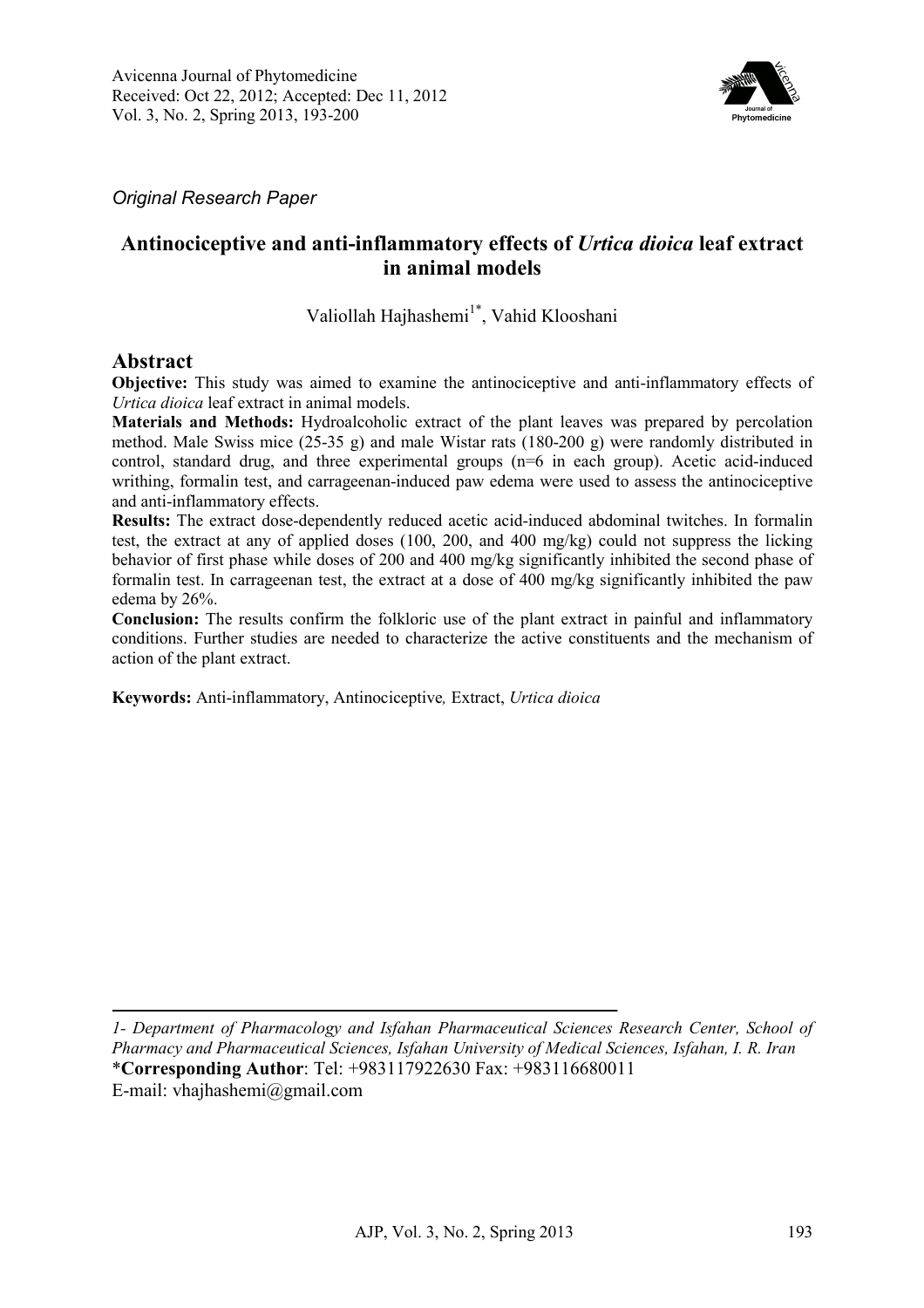# **Introduction**

*Urtica dioica* L. (*U. dioica*) or stinging nettle is a member of the Urticaceae family. This herbaceous perennial flowering plant grows in many regions of the world. In Iran, it grows widely in Northern provinces. The plant has many stinging hairs on its leaves and stem and when touched injects into the skin several chemicals including acetylcholine, histamine, 5-HT (serotonin), moroidin, leukotrienes, and possibly formic acid and causes a painful sting or paresthesia from which the species derives its common name "stinging nettle" (Bisser, 1994; Newall et al., 1996; Iranian Herbal Pharmacopoea Committee, 2003). In Persian, the common name of the plant is "gazaneh" which also means stinging. *U. dioica* leaves contain chlorophyll, carotene, xanthophil, and flavonoid compounds (Iranian Herbal Pharmacopoea Committee, 2003). The root contains tannins, coumarin (scopoletin), triterpens, lignans, lectins, sterols (sitosterol, campesterol, and stigmasterol), and flavonoids (Bisser, 1994). Polysaccharides and caffeic malic acid are both found to some extent in all parts of *U. dioica* and demonstrated antiinflammatory activity in an *in vitro* study (Obertreis et al., 1996).

Traditionally the plant has been used as diuretic, anti-inflammatory, and aphrodisiac as well as a treatment for gout, hair loss, and mild bleeding (Grieve M, 1971; Iranian Herbal Pharmacopoea Committee, 2003).

Antibacterial as well as antifungal effects have been reported for *U. dioica* extracts (Iranian Herbal Pharmacopoea Committee, 2003; Dar et al., 2012) and it is used in shampoos to control dandruff (Balch and Balch, 1997). Several doubleblind clinical trials confirmed the efficacy of *U. dioica* root for relieving the symptoms of benign prostatic hyperplasia (BPH) (Safarinejad, 2005). It has been reported that nettle root contains lignan compounds such as 3,4 divanillyltetrahydrofuran which modulate binding of sex hormone binding globulin

(SHBG) to its receptors on prostate cell membranes (Hryb et al., 1995; Schottner et al., 1997). It has also been shown that the steroidal compounds stigma sterol, stimast-4-en-3-one, and campesterol can inhibit the prostatic sodium/potassium pump, which might contribute to nettle's effects in BPH (Hirano et al., 1994). In animal studies, *U. dioica* extract showed inhibition of platelet aggregation and improvement of lipid profiles such as decrease of total and LDL cholesterol, plasma Apoprotein B, and the LDL/HDL ratio (Daher et al., 2006; El Haouari., 2006).

Based on above information and also a report indicating antinociceptive and antiinflammatory activities of another species of Urtica (*Urtica urens*) (Marrassini et al., 2010), this work was designed to study the antinociceptive and anti-inflammatory effects of orally administered *U. dioica* in animal models and to find pharmacological evidence for its folkloric use in painful and inflammatory disorders.

# **Materials and Methods**

## **Plant material and preparation of extract**

*U. dioica* L. leaves were collected from Sari, Iran in 2011. The plant was confirmed by the herbarium department of Barij Essence Company (Kashan, Iran) and a reference specimen (No. 1-204) of the plant was deposited there. For preparation of hydroalcoholic extract, powdered leaves (500 g) were macerated with ethanol: water (1:1) for 2 days. The extract was then shaked, filtered, and dried in a freeze-dryer (Sajjadi et al., 1998). The yield was 12%.

# **Chemicals**

Lambda carrageenan and indomethacin were purchased from Sigma Chemical Company (St. Louis, USA). Acetic acid and formalin (Merck, Germany) were used in pain models. Morphine sulfate was purchased from Tolid Daru, Iran.

## **Animals**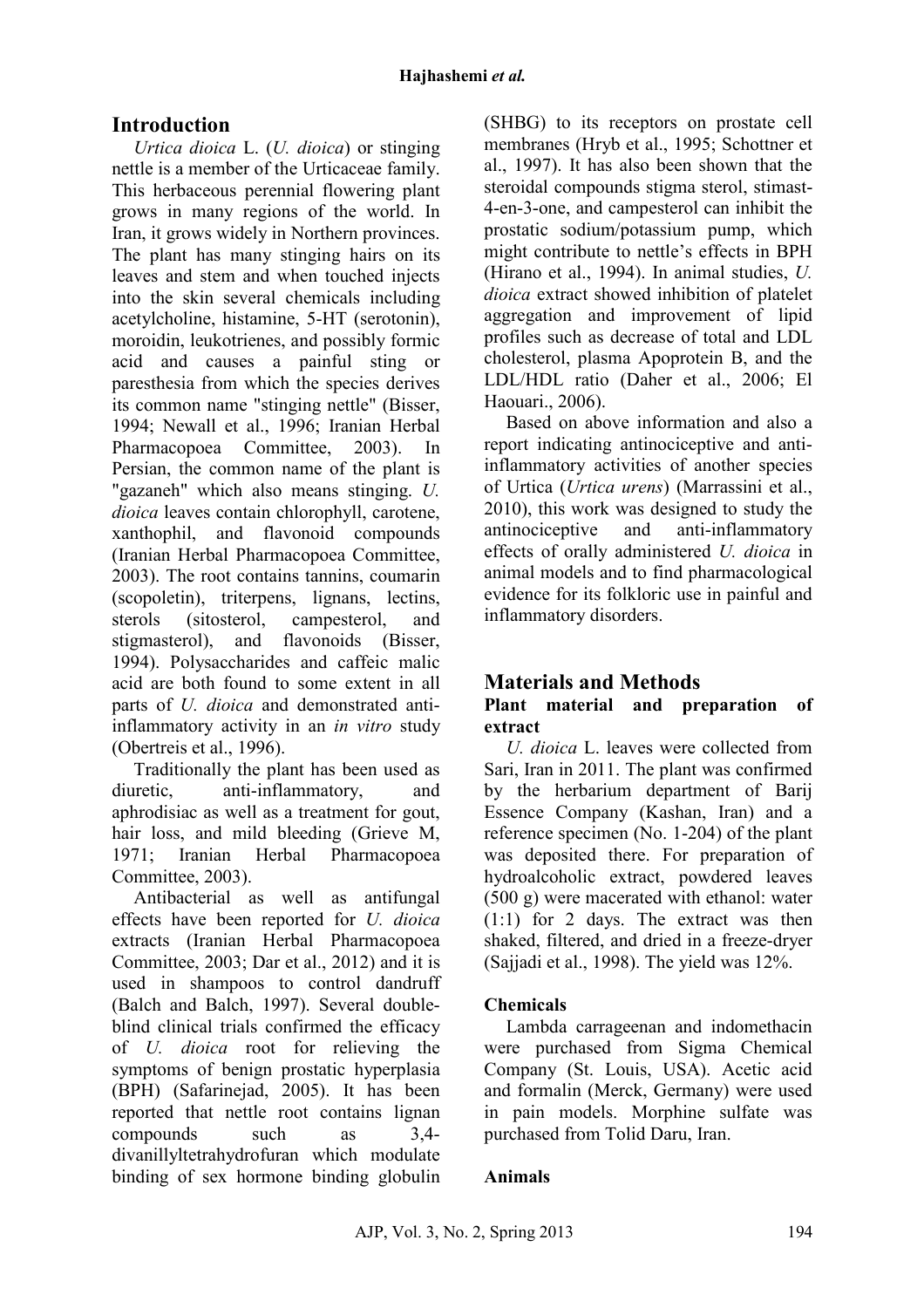Analgesic tests were carried out on male Swiss mice (25-35 g). Male Wistar rats (180-200 g) were used for carrageenan test. In all experiments, each group consisted of 6 animals. Animals were housed in standard cages, on 12 h light/dark cycle and air temperature was maintained at  $22 \pm 2^{\degree}C$ with free access to food and water *ad libitum*. They were acclimatized to laboratory conditions for at least one week before testing. All experiments were performed according to guidelines for the care of laboratory animals of Ethics Committee of Isfahan University of Medical Sciences.

## **Acetic acid-induced writhing test**

This test was carried out according to Koster et al. method (Koster et al., 1959). Groups of mice (n=6) received different doses of *U. dioica* leaf extract (100-400 mg/kg, p.o., by means of a stomach tube) 45 min prior to an intraperitoneal injection of acetic acid 1% in a volume of 10 ml/kg. Control group received vehicle (10 ml/kg saline). Indomethacin (10 mg/kg, i.p.) was used as the reference drug. Number of abdominal twitches (writhes) counted in each 10 min period starting 10 min after acetic acid injection.

# **Formalin test**

This test was carried out according to Hunskaar and Hole (1987) method. Groups of mice (n=6) were orally administered different doses (100, 200, and 400 mg/kg) of hydroalcoholic extract of *U. dioica* leaves 45 min prior to injection of 20 µl of 2.5% formalin (v/v in 0.9% saline) into the subplantar space of the right hind paw. Control group received vehicle (10 ml/kg of saline). Morphine (10 mg/kg, i.p.) was used as the standard analgesic drug. The duration of paw licking was determined 0-5 min (first phase) and 20-30 min (second phase) after formalin for each mouse.

# **Carrageenan-induced rat paw edema**

The anti-inflammatory activity was evaluated by the carrageenan-induced paw edema test in the rats (Vogel and Vogel, 1997). After a light anaesthesia of rats with diethylether, 0.1 ml of a freshly prepared suspension of lambda carrageenan (1% w/v) in isotonic saline was injected into the subplantar space of the right hind paw of rats. The left hind paws were injected with the same volume of saline and used as the control. Paw volume was measured prior and 4 h after carrageenan administration using a mercury plethysmorgraph (Ugo Basil, Italy).

Hydroalcoholic extract of the plant (200 and 400 mg/kg) was orally administered 45 min prior to carrageenan administration. The control group received equal volume of the vehicle. Indomethacin (10 mg/kg, p.o.) was used as positive control.

# **Statistical analysis**

Data were analyzed by SPSS (version 13) using one way analysis of variance (ANOVA) followed by Scheffe post hoc test. The results were expressed as mean±SEM and p-values less than 0.05 were considered significant.

# **Results**

In acetic acid-induced writhing test, *U. dioica* leaf extract at doses of 100, 200, and 400 mg/kg inhibited abdominal twitches by 41%, 64% and 81%, respectively. Indomethacin as the reference analgesic reduced the twitches by 84% (Figure 1, p<0.001).

In acute phase of formalin test, the extract at a dose of 100 mg/kg did not show any analgesia while doses of 200 and 400 mg/kg produced 26% and 39.8% inhibition of licking behavior (Figure 2). In chronic phase, above doses of the extract inhibited paw licking by 6%, 60.2%, and 94.8%, respectively and these changes were significant at doses of 200 and 400 mg/kg compare with the control group  $(p<0.05$ and p<0.001, respectively). Morphine (10 mg/kg, i.p.) as the standard analgesic drug inhibited both acute and choronic phases of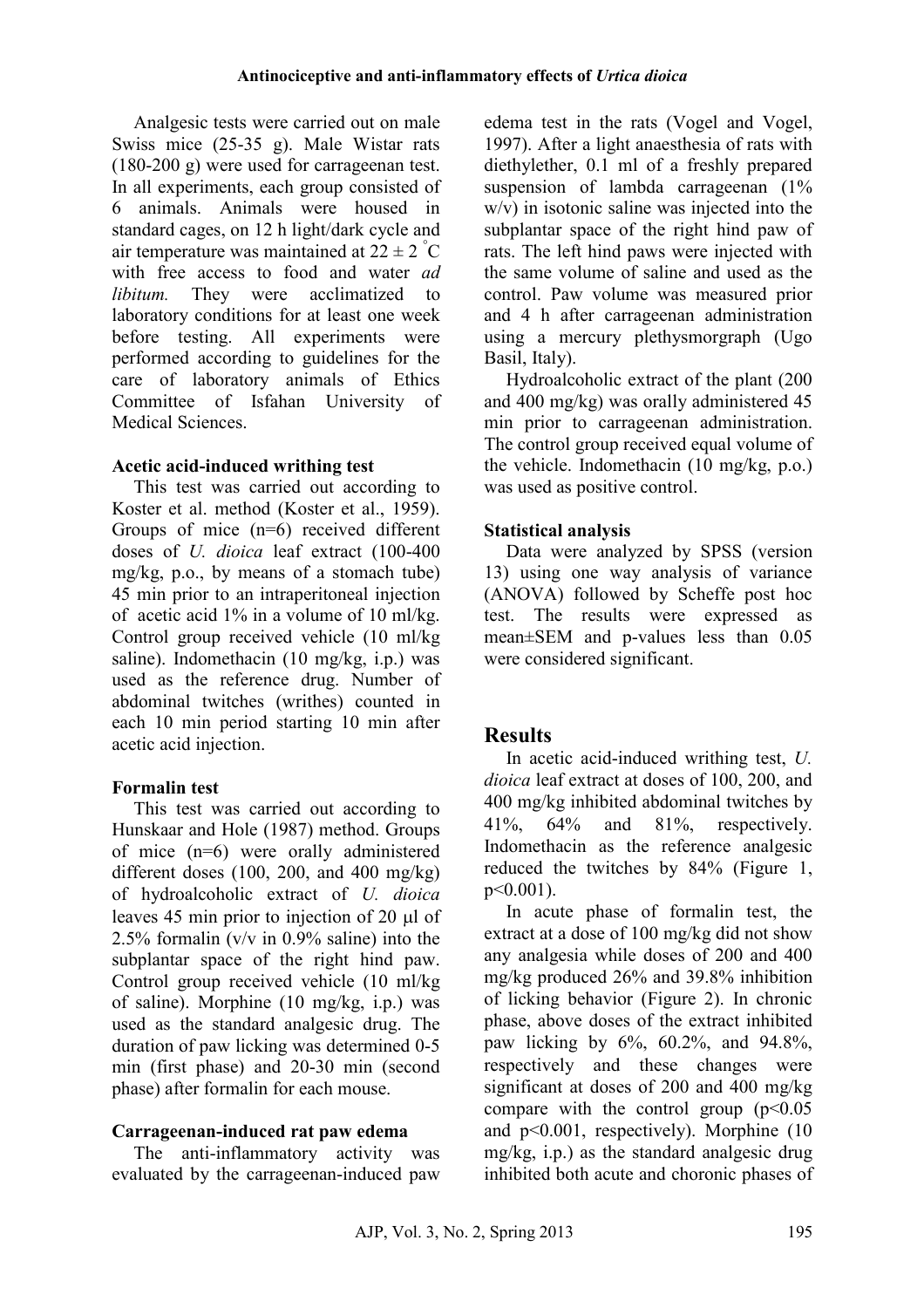formalin test by 93.6% and 93.7%, respectively (Figures 2 and 3).

In carrageenan-induced paw edema, the extract at a dose of 400 mg/kg significantly (p<0.05) reduced inflammation. Indomethacin (10 mg/kg, i.p.) also exerted a significant (p<0.001) inhibition of carrageenan-induced edema (Figure 4).





Figure 1. The antinociceptive activity of *U. dioica* leaf extract in acetic acid-induced writhing test. Vehicle and different doses of the extract (100, 200, and 400 mg/kg) were orally administered 45 min prior to i.p. injection of acetic acid 1% (10 ml/kg) and the number of abdominal twitches was counted in a 10 min period starting 10 min after acetic acid injection. Data are mean±SEM of 6 animals in each group. \*\* p<0.01 and \*\*\* p<0.001 significantly different from control group.



Figure 2. The antinociceptive activity of *U. dioica* leaf extract on paw licking during acute phase of formalin test. Vehicle and different doses of the extract (100, 200, and 400 mg/kg) were orally administered 45 min prior to subplantar injection of formalin and the time spent for licking was measured during a 0-5 min period starting after formalin injection. Morphine (10 mg/kg, i.p.) was used as reference drug. Data are mean±SEM of 6 animals in each group. \*\*\* p<0.001 significantly different from control group.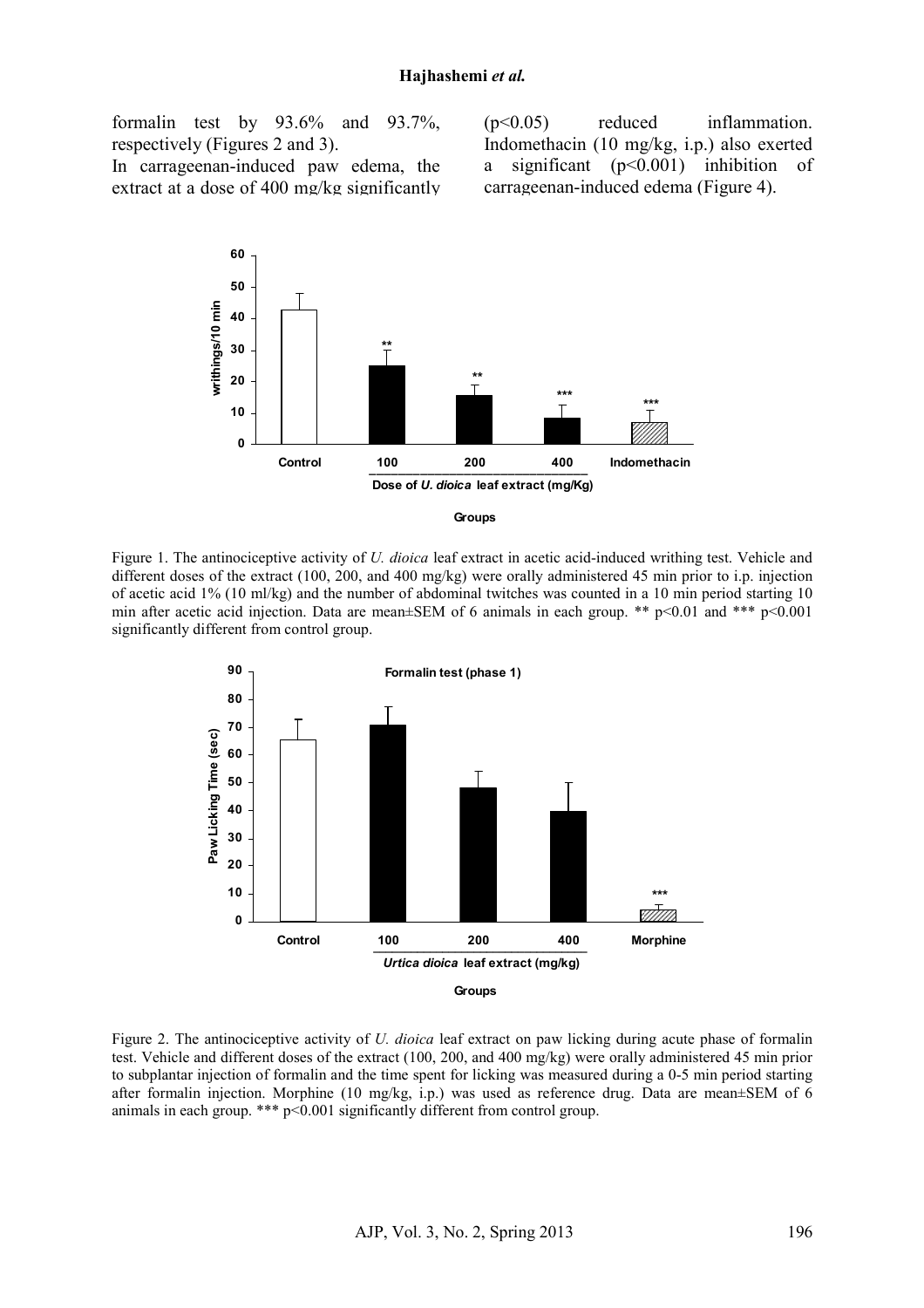#### **Antinociceptive and anti-inflammatory effects of** *Urtica dioica*



#### **Groups**

Figure 3. The antinociceptive activity of *U. dioica* leaf extract on paw licking during chronic phase of formalin test. Vehicle and different doses of the extract (100, 200, and 400 mg/kg) were orally administered 45 min prior to subplantar injection of formalin and the time spent for licking was measured during a 20-30 min period starting after formalin injection. Morphine (10 mg/kg, i.p.) was used as reference drug. Data are mean±SEM of 6 animals in each group. \* p<0.05 ;\*\*\* p<0.001 significantly different from control group.



Figure 4. The anti-inflammatory activity of *U. dioica* leaf extract in carrageenan-induced paw edema. Vehicle, reference drug (Indomethacin,10 mg/kg) and two doses of the extract (200 and 400 mg/kg) were orally administered 45 min prior to subplantar injection of carrageenan (0.1 ml, 1% w/v) and the paw volume was measured before and 4 h after carrageenan. Data are mean  $\pm$  SEM of 6 animals in each group. \* p<0.05 and \*\*\* p<0.001 significantly different from control group.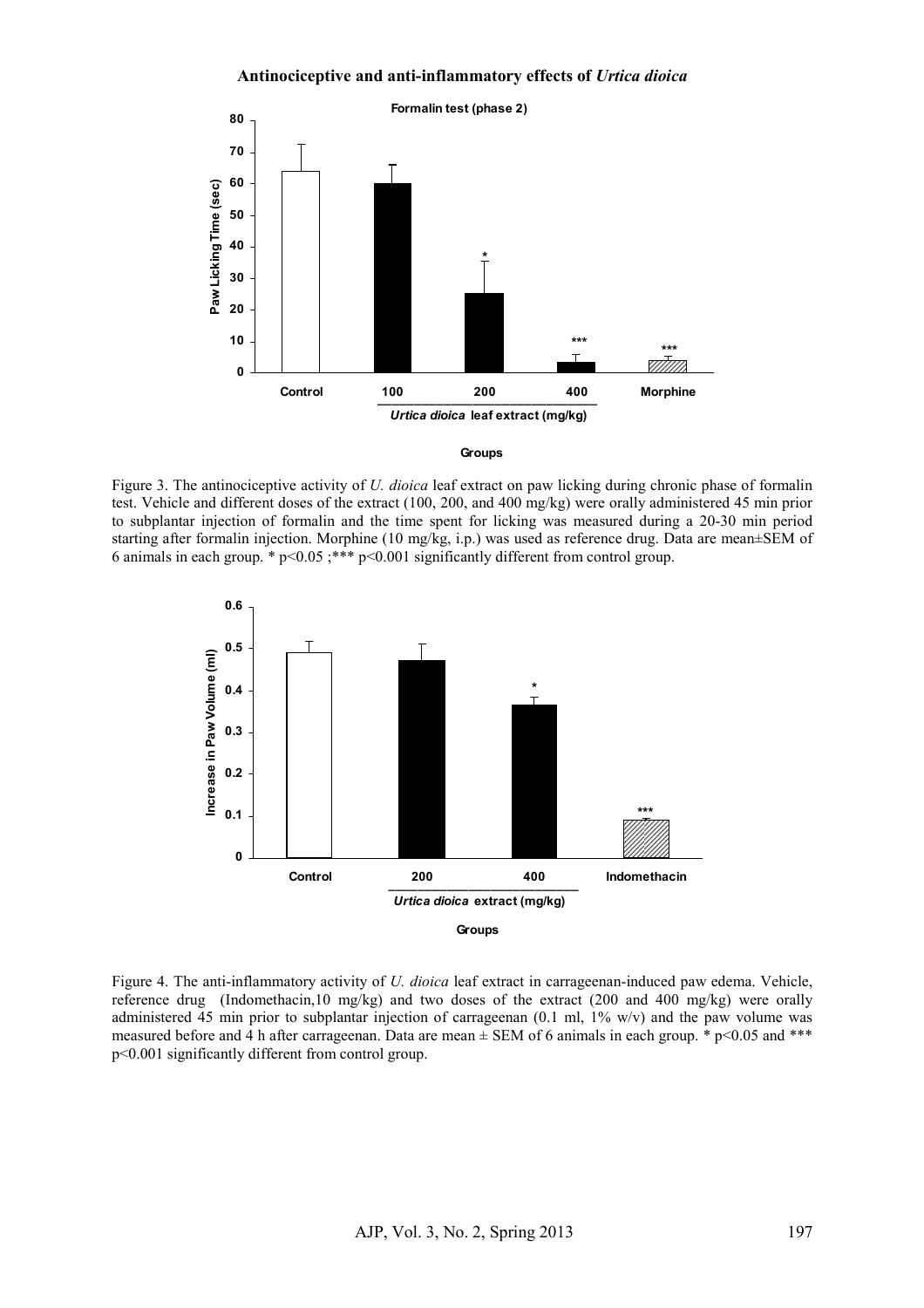# **Discussion**

In the present study, *U. dioica* leaf extract showed analgesic activity in acetic acid-induced writhing and formalin tests. Acetic acid-induced abdominal pain has similarity with human visceral disorders and it has been extensively used for screening of analgesic drugs (Vogel & Vogel, 1997). In this test, many drugs including opioids, non-steroidal antiinflammatory drugs (NSAIDs), antispasmodics, calcium channel blockers, and antihistamines show analgesic activity (Collier et al., 1968; Vogel & Vogel, 1997).

In the formalin pain model, formalin induced the typical biphasic pain response (Hunskaar and Hole, 1987). High nociceptive scores were recorded during the first 5 min (first phase or acute phase) after subcutaneous formalin administration and were followed by a reduction in scores for several minutes. The second phase (chronic phase) was also started 20 min after formalin injection. Pain in the acute phase is mainly caused by activation of Cfibers, while in the late phase a combination of an inflammatory reaction in the peripheral tissue and functional changes in the dorsal horn of the spinal cord are involved (Tjolsen et al., 1992).

In this study, hydroalcoholic extract of *U. dioica* leaves reduced the pain response of the second phase of formalin test. The late (second) phase is inflammatory in origin (Chen et al., 1995; Elisabetsky et al., 1995) and the extract showed considerable analgesia in this phase and therefore it may indicate an antiinflammatory effect of the leaves of the plant. These results are in agreement with those which were reported for *U. urens* (another species of Urtica) (Marrassini et al., 2010). Results of carrageenan-induced paw edema which is a routine and valid animal model for assessing antiinflammatory activity also confirm the anti-inflammatory effect *U. dioica* leaf extract. Although the extract at doses of 200 and 400 mg/kg inhibited the licking behavior of animals by about 40%, but this

effect was not statistically significant. It has been reported that centrally acting analgesic drugs such as opioids are able to inhibit the pain response of the first phase of formalin test (Chen et al., 1995; Elisabetsky et al., 1995).

We have previously reported antiinflammatory and antinociceptive activities for flavonoids and polyphenolic compounds of other plants (Ghannadi et al., 2005; Hajhashemi et al., 2003, 2009, 2011) and it seems that the pharmacological effects observed in the present study may be partially due to flavonoids and polyphenoilc contents of *U. dioica* extract. The antinociceptive and anti-inflammatory effects of flavonoids and polyphenolic compounds may be attributed to their antioxidant activity (Bors and Saran, 1987), inhibition of histamine release from mast cells and inhibition of arachidonic acid metabolism (Amresh et al., 2007). In general, inflammation is a complex process which results from involvement of many mediators and further studies are required to find out the exact mechanism of *U. dioica* leaf extract.

Taking into account the above results, it can be concluded that *U. dioica* leaf extract has considerable anti-inflammatory and analgesic activities and this study provides pharmacological evidence for its folkloric use in arthritis and other inflammatory complications.

## **Acknowledgment**

This study was financially supported by Barij Essence Company (Kashan, Iran).

## **Conflict of interest**

There is not any conflict of interest in this study.

## **References**

Amresh G, Reddy GD, Rao C, Singh PN. 2007. Evaluation of anti-inflammatory activity of Cissampelos pareira root in rats. J Ethnopharmacol, 110: 526-531.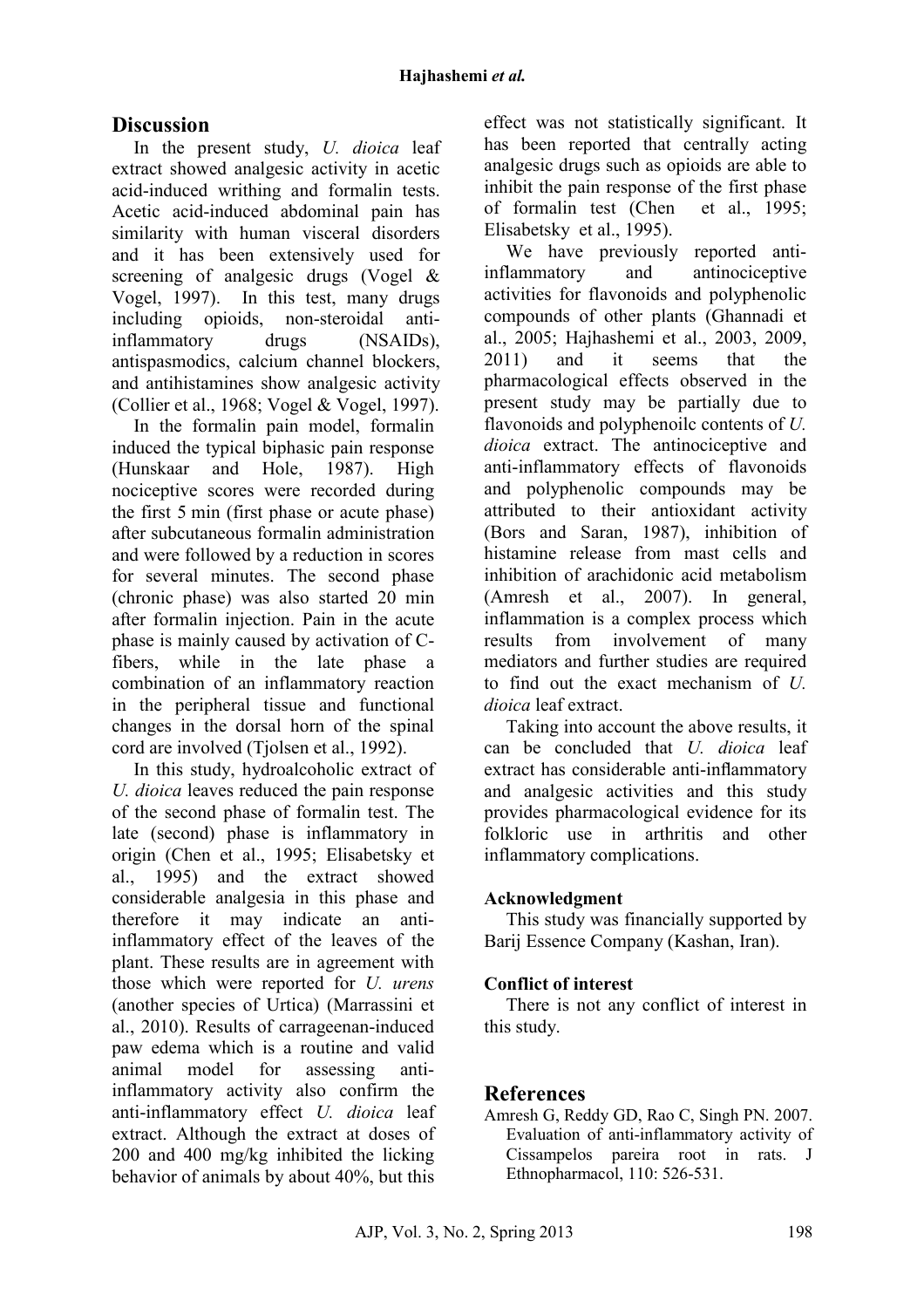- Balch JF, Balch PA. 2000. Prescription for Nutritional Healing. p. 104, Garden City Park, Avery Publishing Group.
- Bisser NG. 1994. Herbal Drugs and Polypharmaceuticals, pp. 505-509, Boca Raton, CRC Press.
- Bors W, Saran M. 1987. Radical scavenging by flavonoid antioxidants. Free Radic Res Commun, 2: 289-294.
- Chandler F. 2000. Herbs, Everyday Reference for Health Professionals, pp. 206-207, Canada, Canadian Pharmacists Association and Canadian Medical Association.
- Chen YF, Tsai HY, Wu TS. 1995. Antiinflammatory and analgesic activities from roots of Angelica pubescens. Planta Med,  $61 \cdot 2 - 8$
- Collier HO, Dinneen LC, Johnson CA, Schneider C. 1968. The abdominal constriction response and its suppression by analgesic drugs in the mouse. Br J Pharmacol Chemother, 32: 295-310.
- Daher CF, Baroody KG, Baroody GM. 2006. Effect of *Urtica dioica* extract intake upon blood lipid profile in the rats. Fitoterapia 77: 183-188.
- Dar SA, Ganai FA, Yousuf AR, Balkhi MU, Bhat TM, Sharma P. 2012. Pharmacological and toxicological evaluation of Urtica dioica. Pharm Biol, [in press].
- El Haouari M, Bnouham M, Bendahou M, Aziz M, Ziyyat A, Legssyer A, Mekhfi H. 2006. Inhibition of rat platelet aggregation by *Urtica dioica* leaves extracts. Phytother Res, 20: 568-572.
- Elisabetsky E, Amador TA, Albuquerque RR, Nunes DS, Carvalho AC. 1995. Analgesic activity of Psychotria colorata (Willd. ex R. & S.) Muell. Arg. alkaloids. J Ethnopharmacol, 48: 77-83.
- Ghannadi A, Hajhashemi V, Jafarabadi H. 2005. An investigation of the analgesic and anti-inflammatory effects of Nigella sativa seed polyphenols. J Med Food, 8: 488-493.
- Grieve M. 1971. A Modern Herbal, Vol 2. pp. 574-579, New York, Dover Publications.
- Hajhashemi V, Ghannadi A, Sharif B. 2003. Anti-inflammatory and analgesic properties of the leaf extracts and essential oil of Lavandula angustifolia Mill. J Ethnopharmacol, 89: 67-71.
- Hajhashemi V, Sajjadi SE, Heshmati M. 2009. Anti-inflammatory and analgesic properties of Heracleum persicum essential oil and

hydroalcoholic extract in animal models. J Ethnopharmacol, 124: 475-480.

- Hajhashemi V, Sajjadi SE, Zomorodkia M. 2011. Antinociceptive and antiinflammatory activities of Bunium persicum essential oil, hydroalcoholic and polyphenolic extracts in animal models. Pharm Biol, 49: 146-151.
- Hirano T, Homma M, Oka K. 1994. Effects of stinging nettle root extracts and their steroidal components on the Na+,  $K(+)$ -ATPase of the benign prostatic hyperplasia. Planta Med, 60: 30-33.
- Hryb DJ, Khan MS, Romas NA, Rosner W. 1995. The effect of extracts of the roots of the stinging nettle (*Urtica dioica*) on the interaction of SHBG with its receptor on human prostatic membranes. Planta Med, 61: 31-32.
- Hunskaar S, Hole K. 1987. The formalin test in mice: dissociation between inflammatory and non-inflammatory pain. Pain, 30: 103- 114.
- Iranian Herbal Pharmacopoea Committee. 2003. Iranian Herbal Pharmacopoea. pp. 680-686, Tehran, Ministry of Health and Medical Education Publishing
- Koster R, anderson M, De Beer EJ. 1959. Acetic acid for analgesic screening . Fed Proc, 18: 417.
- Marrassini C, Acevedo C, Miño J, Ferraro G, Gorzalczany S. 2010. Evaluation of antinociceptive, antinflammatory activities and phytochemical analysis of aerial parts of Urtica urens L. Phytother Res, 24: 1807- 1812
- Newall CA, Anderson LA, Phillipson JD. 1996. Herbal Medicines. pp. 201-202, London, The Pharmaceutical Press.
- Obertreis B, Giller K, Teucher T, Behnke B, Schmitz H. 1996. Antiinflammatory effect of *Urtica dioica* folia extract in comparison to caffeic malic acid. Arzneimittelforschung, 46: 52-56.
- Safarinejad MR. 2005. *Urtica dioica* for treatment of benign prostatic hyperplasia: prospective, randomized, double-blind, placebo-controlled, crossover study. J Herb Pharmacother, 5: 1-11.
- Sajjadi SE, Movahedian-Atar AM, Yektaian A. 1998. Antihyperlipidemic effect of hydroalcoholic extract and polyphenolic fraction from *Dracocephalum Kotschyi*  Boiss. Pharm Acta Helv, 73: 167-170.